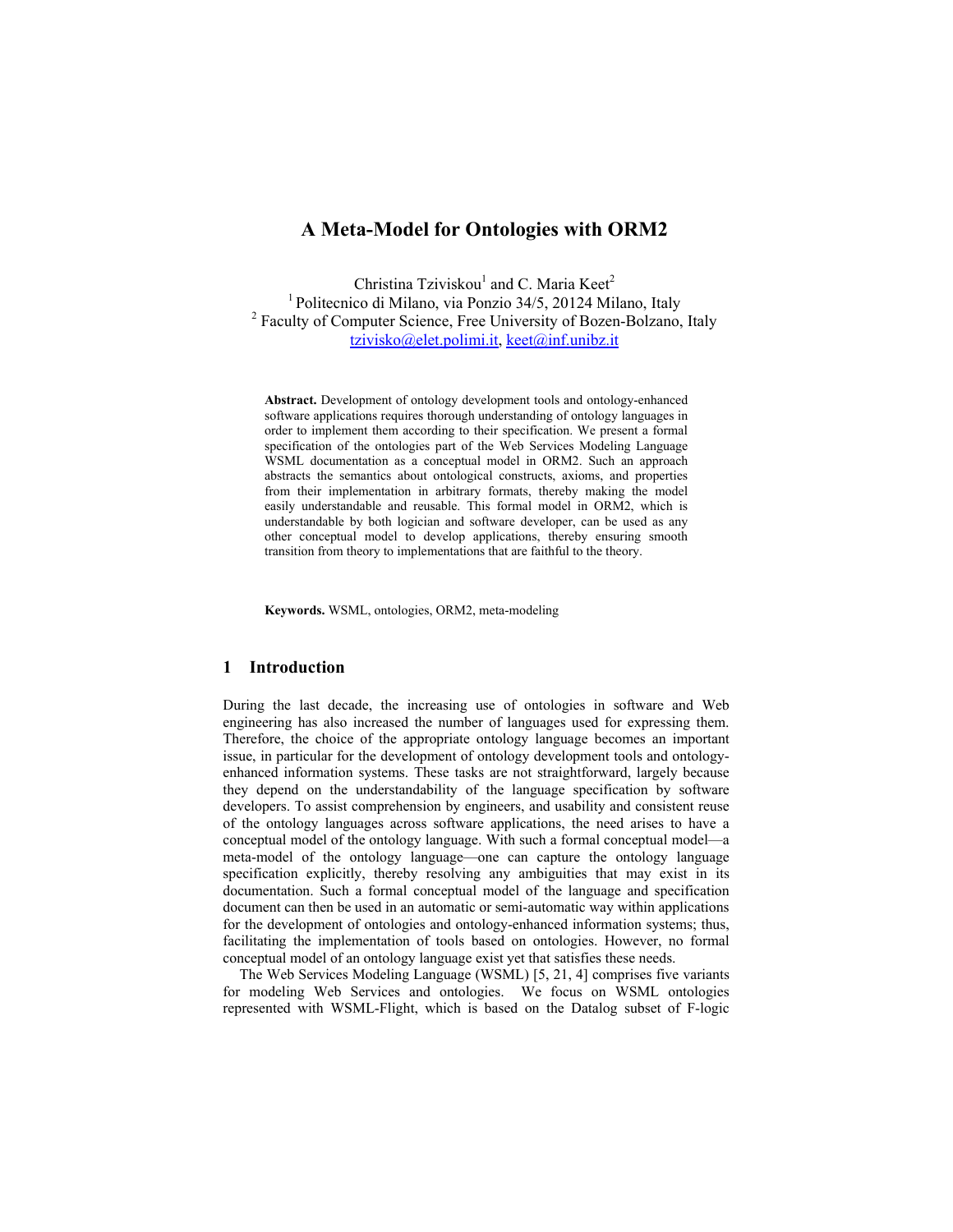extended (locally) with stratified negation, and the representation of the meta-model in Object-Role Modeling (ORM2) [9] in order to develop an ontology library. Our present aim is to extract the WSML ontology elements, analyze and explicitly describe them using the constructs of the ORM2 language. We have chosen ORM2, because it is the most expressive conceptual modeling language, thereby permitting representation of all explicit and implicit constraints of both the WSML language and its documentation; it has a formal underpinning, thereby enabling an unambiguous representation; and it is design and implementation independent so that the same ORM model may be used for both database development and other software applications, thereby ensuring interoperability among ontology tools.

The advantages of such an approach is that the analysis and formal specification is done once instead of separately by each developer, thereby reducing the risk of misinterpretations and errors by developers whose proficiency is software development as opposed to reading language specifications. The ORM2 model of WSML and its specification also serves as the communication bridge between logicians who developed WSML and software developers, thereby facilitating the development of ontologies valid with respect to the WSML language. This ORM2 specification can be expanded in order to express meta-models of other ontology languages. In this case, the conceptual model that we will present could become an effective engineering mechanism for comparing ontology languages and for expressing mappings between ontologies that were developed in different languages. In another direction, it may facilitate posing conceptual queries over the ontologies that are stored in a RDBMS repository generated from the conceptual model.

The structure of the article is as follows: in Section 2 we describe other conceptual modeling approaches for representing or using the meta-model of an ontology language; the main WSML and ORM elements are presented in Section 3; our approach of modeling WSML in ORM2 is presented in Section 4; in Section 5 we evaluate the model; and in Section 6 we draw some conclusions and future work.

## **2 Related Work**

There are two principle distinct approaches to reuse database technologies for ontology engineering. First, reusing the conceptual modeling language or its diagrammatic representation as interface to the logical theory, and, second, storing ontologies in database, for which there is the need of a good conceptual data model as is the case for any database. In the current scope, the second approach is relevant: methodologies and techniques to store ontologies in databases. Large ontologies, such as the Gene Ontology [8], Foundational Model of Anatomy [16], and Cell Cycle Ontology [2], offer a "database version" of their ontologies, partly due to legacy issues and partly to enhance performance of querying over the ontologies. Their respective database schemas are poor in semantics with respect to the ontology language, such as storing only triples and annotation information, but not the full set of constraints available in an ontology language. In addition, there are ontology tools such as the instanceStore [3], QuOnto [1], and MASTRO [14], that store at least part of the ontology and its instances in a relational database to gain in performance. To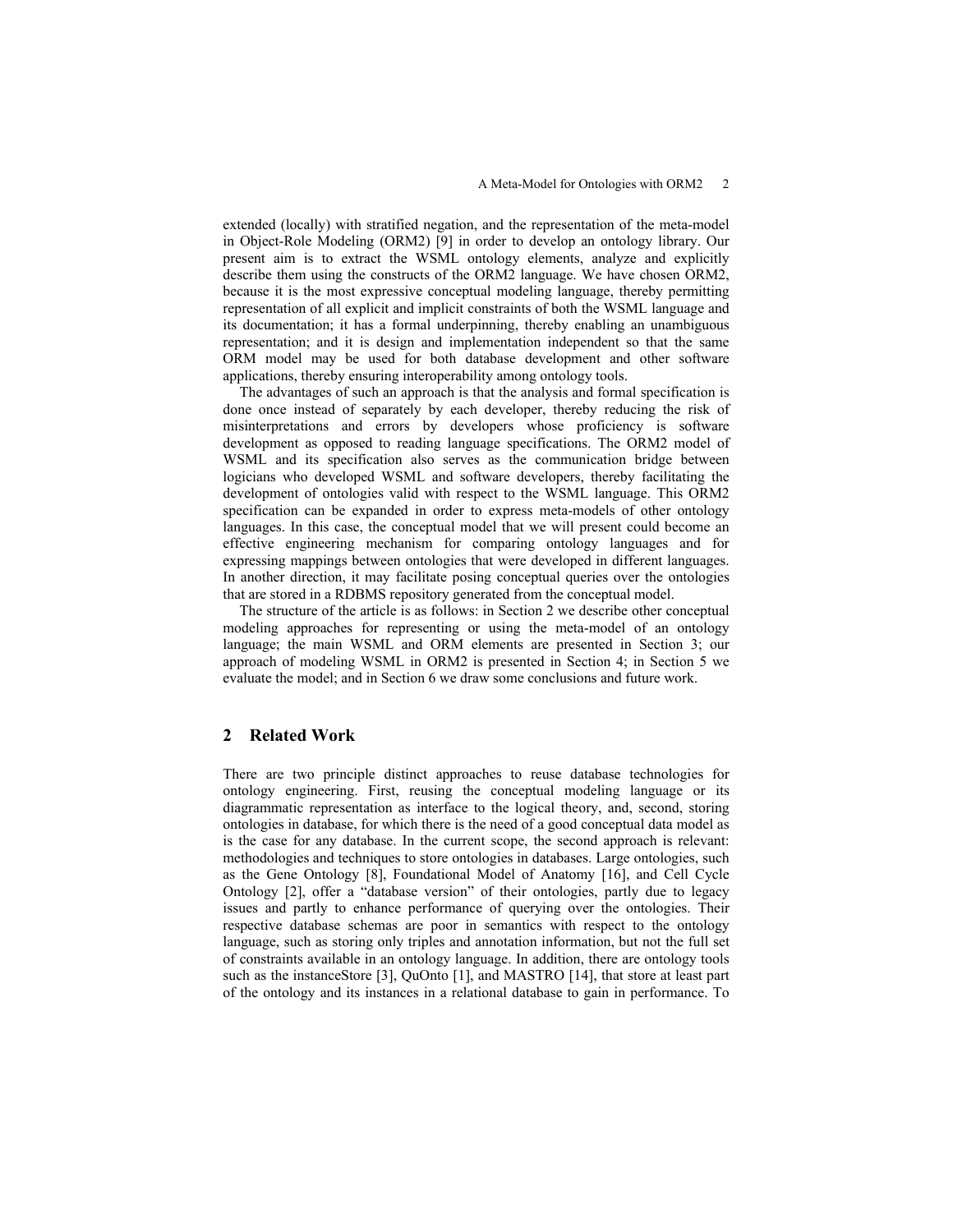the best of our knowledge, no conceptual data model of their database is publicly available. For the widely used Protégé [15] ontology development tool, we could reverse engineer it. In Protégé, one can store an ontology in OWL format, RDF, frames (that end up in a relational database as persistent storage), or in a database specifically (MySQL). Although the Protégé interface gives the impression of a nicely structured information system, the underlying database is devoid of any semantics. The Protégé-database that stores the ontology consists of one long table, which, when reverse-engineered into a 'conceptual model', has meaningless value types such "short value". But it has also "facet", "frame", and "slot" as value types, thereby revealing the frame-based origin in a rudimentary version. This simplification is too poor to be considered a proper conceptual model. Furthermore, values stored in the table are often only numbers; hence, the intelligence of the tool is coded in the application layer and in doing so, the ontology in the database is not immediately reusable outside Protégé, let alone query the database directly [7]. Also, the probability of misinterpretations and errors is high since a user can extract at most the description of ontology elements but not the formal semantics. If one were to push the Protégé information system further to also use the database as a repository of *multiple* ontologies, then the system becomes unmanageable.

### **3 Background**

WSML [6] is a language for modeling semantic Web Services. It provides the elements for expressing the Web services interfaces, capabilities, and interchanged data captured as ontologies. We focus on the part of WSML for modeling ontologies. These are defined in a frame-based style in terms of the conceptual syntax for WSML.

Any ontology is composed of *concepts* that describe elements of the domain. In the common case, concepts are related by is-a relationships building a hierarchy, and in more advanced schemas they are structured with common properties. The properties for a concept are defined internally with *attributes*, similar to the notion of attributes in UML and ER, and may have cardinality and relational constraints attached to them. In addition, there are *relations* between concepts defined externally, which are, according to WSML semantics, conceptually distinct from the attributes that link a base concept to other concepts. The role played by each concept participating in a relation is denoted by the appropriate *parameter*. Additional constructs for concepts refine the ontology scheme with intersection, union, and complement but are only defined in the logical expression syntax, and therefore can be used within rules in the logic attached to the ontology elements at the conceptual syntax through *axioms*. The elements of the domain instantiate the corresponding concepts and relations respecting the constraints imposed by their definitions, and are defined in WSML respectively as *instances* and *relation instances*. Furthermore, ontologies may be built in a modular way.

Recollecting briefly ORM [9] with respect to WSML, ORM diagrams are based on a few main constructs: object (or value) types (concepts in WSML) and fact types (relationships – either internal or external in WSML) composed of the roles that the object (or value) types play in the relation. Unlike WSML, ORM is an attribute-free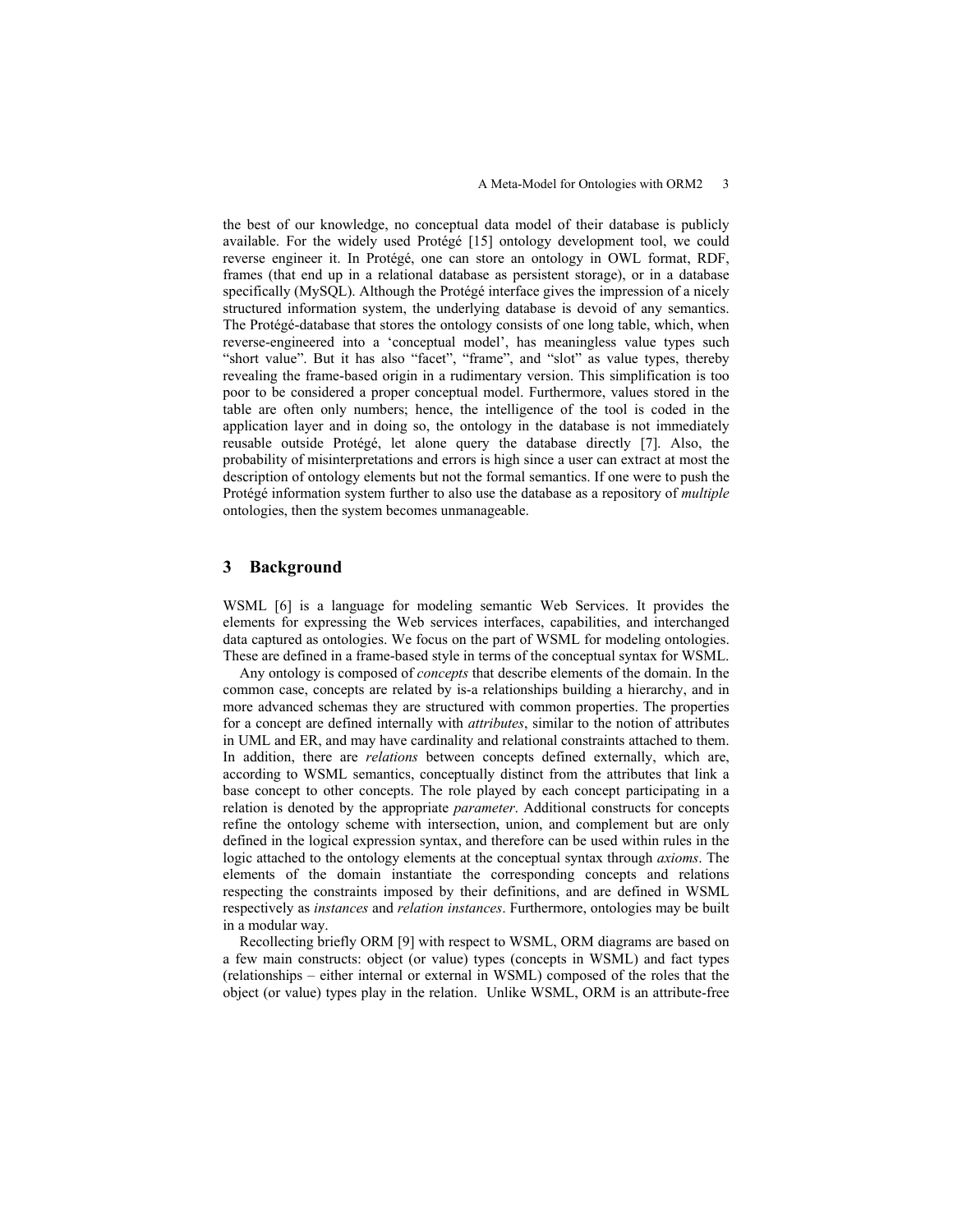language; attributes in languages such as UML are modeled 'flat' as fact types. Further, the ORM language has powerful functional dependencies to constrain the roles played by object and value types. ORM allows capturing sophisticated relations among objects, largely motivated by ORM's implicit correspondence between data requirements expressed in natural language and facts modeled in ORM diagrams.

### **4 WSML in ORM2**

This section presents the ORM2 diagrams that incorporate the WSML notation for ontologies. The diagrams have been developed in NORMA [12], a CASE tool for ORM2. Because of the powerful features of ORM2, the model presented here contains additional constraints that capture semantic aspects that are not explicitly defined in WSML or its documentation but limit human errors during ontology development.

#### **4.1 Ontology**

Each ontology (Fig. 1.) is identified by an International Resource Identifier (IRI). It is defined in exactly one document, and may contain a set of elements (defines fact type). Modularized ontology development in WSML is achieved by allowing ontologies to be imported and refined in the current one. In particular, imports is transitive; hence, the ontology imports also the definitions of the ontologies contained in the transitive closure of imports. Transitivity is a property that cannot be depicted by the graphical language of other modeling schemes (UML, ER). The model extends the WSML specification and explicitly indicates that no cycles are allowed in this relationship; thus, an ontology is not allowed to recursively import itself, thereby avoiding faulty modeling that can cause problems if it is propagated to a reasoning engine.



**Fig. 1. Ontology entity type and its definition** 

#### **4.2 Ontology Elements**

An ontology describes elements of the domain and their phenomena. A simple way of describing a set of domain elements in WSML is by defining concepts that can be related to each other. In case the axioms that relate them are denoted as properties for the concepts, they are used to refine the concepts definition and exist internally as attribute definitions, otherwise they are defined globally in the ontology as relations.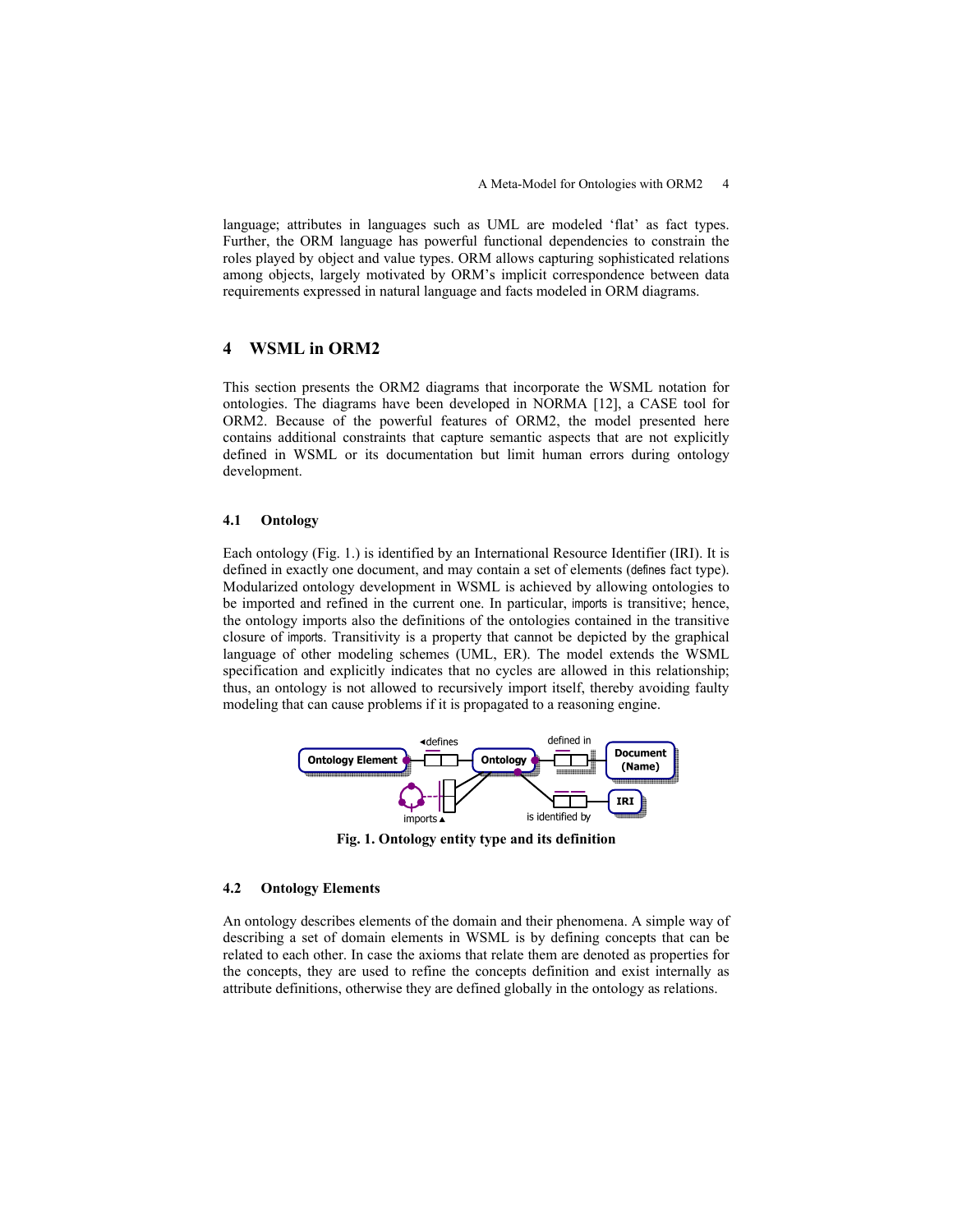**Concepts and Instances.** The main constructs for a concept are shown in Fig. 2. The Atomic entity type considers primitive concepts, which are not constructed on top of others but their definition can be refined by axioms presented in the following paragraph. The Negation, Disjunction and Conjunction capture the semantics of allowing complement, intersection and union of concepts. In WSML, the three last constructors exist at the logical expression syntax and not at the conceptual one.



**Fig. 2. Concept constructs**

The relationships identified for a concept are: (i) ISA relationships, used to create hierarchy of concepts, commonly found in lightweight ontologies, (ii) relationships with other concepts, (iii) constraints on the relationships with concepts restricting the value space (range) for the related objects, and (iv) membership relationships indicating the objects instantiating the concept and/or fulfilling roles in the relationships for the concept.

In the diagram of Fig. 3, we depict the modeling of WSML concepts and instances with ORM2. The has super concept and is equivalent fact types denote hierarchy of concepts. The former is used to model the inclusion axiom that a concept is more specific than its super concepts; it is defined irreflexive and transitive, and therefore it inherits also the relationships defined in the more general ones. Constraints on these two fact types are denoted with ring constraints in ORM2. Cycles are permitted allowing equivalence of concepts to be deduced by reasoning engines, although a concept is not allowed to be indicated as more specific than itself because deducing equivalence in this case is redundant. The definition of is equivalent, is analogous and is used to model equality axioms. Semantic relationships with other concepts map to attribute definitions when they contribute to the concept definition. The fact types has concept type and has data type are mutually exclusive and denote the type of the related objects: a concept or a data type respectively. Multiple defined types are interpreted as their disjunction. The of constraining type reflects semantic integrity constraints. Related objects not known to be of the constrained type violate the type definition and, thus, make the ontology instance inconsistent with respect to the ontology scheme. Instead, in the case of the mutually exclusive of implied type, related objects are inferred to be of the implied type by a reasoning engine. The additional constraints has min cardinality and has max cardinality restrict the number of objects related to the current one. Last, properties can be attached to the relationships in case the related objects are not data values but belong to a concept. These properties may express transitivity, symmetry, reflexivity, and inverse objects. The last kind of relationship models concept and role assertions. The is member of fact type asserts membership of objects (instances) of a concept. An instance may be member of more than one concept and gives values for the attributes defined in them fulfilling the above requirements for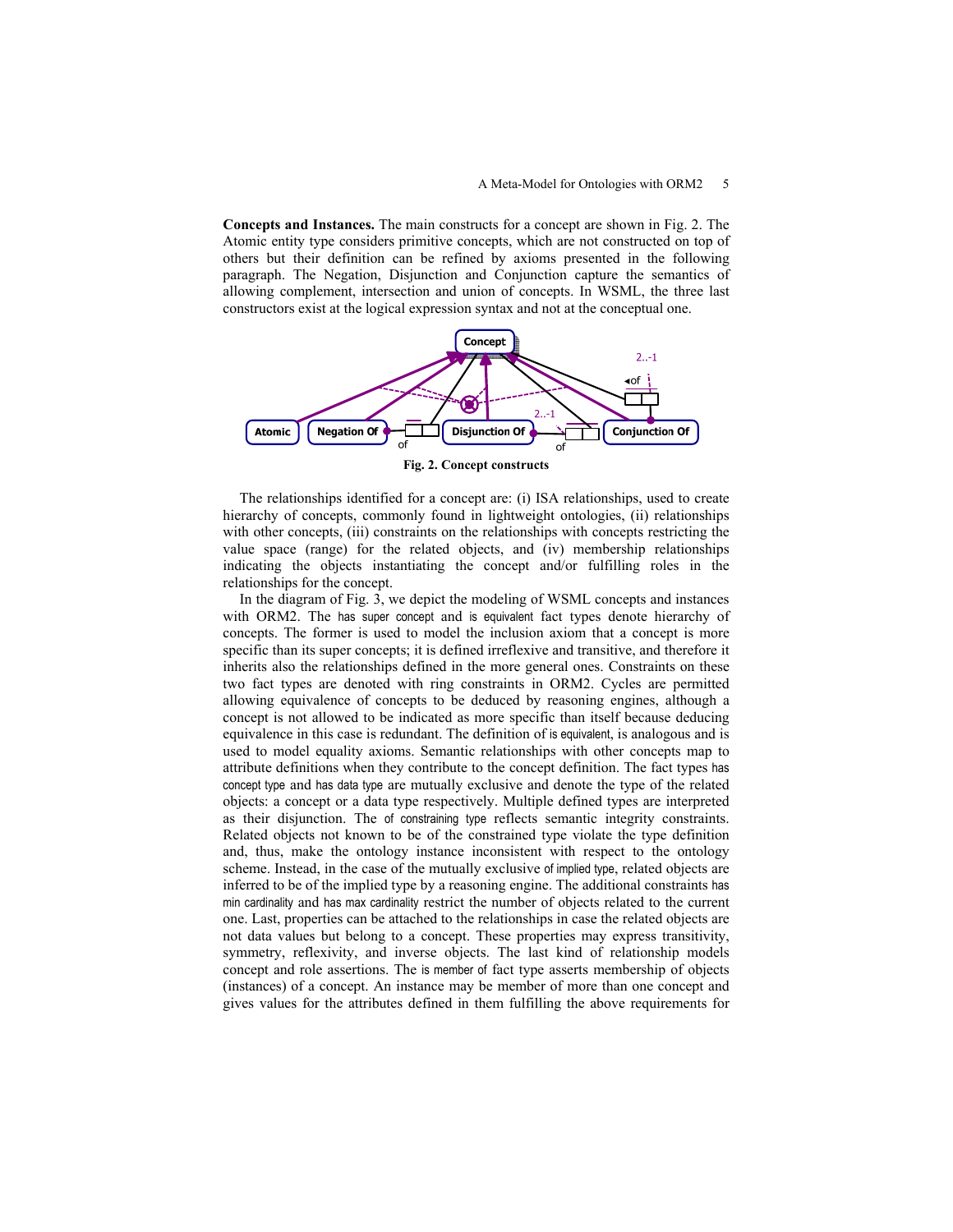relationships. The values for the attributes indicate role assertions and are modeled with ...for... has instance value and ... for ... has data value. In the former case, the role assertion is for an instance, and the latter is for a data value.



**Fig. 3. Concept and Instance modeling with ORM2**

**Relations and Relation Instances.** The semantic relationships that link concepts may be also depicted as relations in WSML and exist outside the boundaries of the concepts definition. The main difference of attribute definitions and relations is that the former are always binary relationships, while relations can have arbitrary arity. An attribute definition links two concepts or a concept and a data type, whereas relations link many concepts and data types in arbitrary order.

The relationships identified for a relation are: (i) ISA relationships used to create hierarchy of relations, (ii) roles played by concepts in the relation, (iii) membership relationships indicating the objects instantiating the relation and fulfilling its roles. With respect to the relationships found in a concept, a relation does not indicate constraints except on the concept types playing roles within it.

In Fig. 4, Relation is the only construct for a relation. The has super relation and is equivalent fact types model inclusion and equality axioms, respectively, and are defined in the same way as the equivalent fact types are defined in a concept. Roles played by some concepts in the relation map to parameter definitions, each one identified by the order in the relation as depicted with RelationHasParameterInPosition. Here too has concept type and has data type are mutually exclusive, and denote the type of the objects playing the corresponding role. Multiple defined types are interpreted as their disjunction. Also the of constraining type and of implied type are defined as for concepts. The last kind of relationship models relation and role assertions. instantiates asserts membership of objects for a relation, called relation instances. A relation instance is for one relation and gives values for the parameters defined in it. The values for the parameters indicate role assertions, modeled with …for… has instance value and … for … has data value.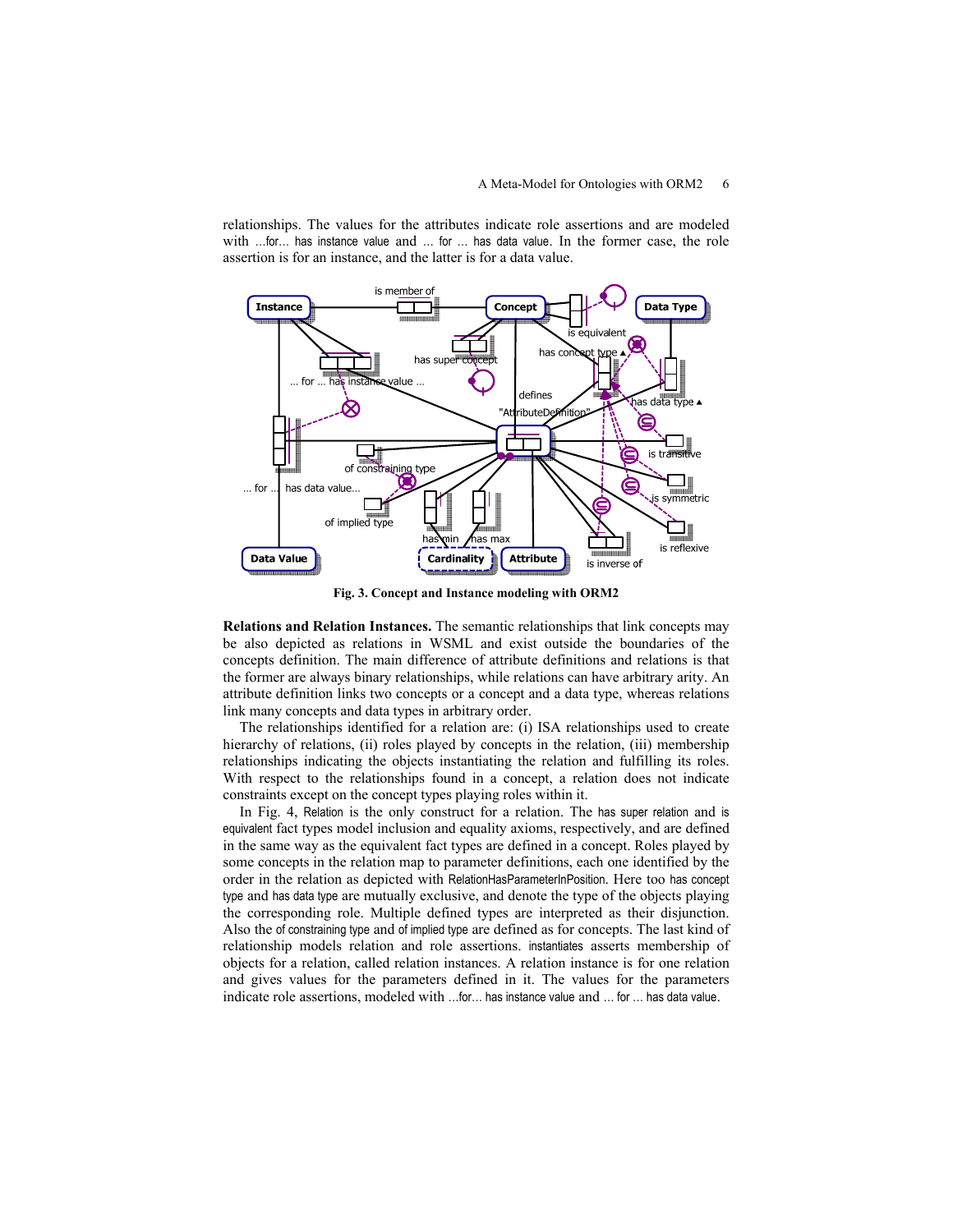

**Fig. 4. Relation and Relation Instance modeling with ORM2** 

Alternatively, relations in WSML with two parameters can be modeled as WSML attribute definitions as well, and relations with more than three parameters as WSML concepts. In the first case, it is good practice to model binary relationships between concepts that are significant for the first related concept as attributes within its definition. At the instance level, the values for these attributes characterize the instance of the concept. For example, in the concept *Human*, gender can be modeled as an attribute *ofGender* and not as a relation between the concepts *Human* and *Gender*, because we expect to indicate its value for every instance of *Human*; later it may be used to partition the population of humans into *Men* and *Women*. As a counter example, the relationship that indicates the spouse of a human is better modeled as a relation *isMarriedTo* between *Human*s because it adds knowledge that does not constrain the definition for *Human*. Extending the arity of the relation *isMarriedTo* for modeling also the wedding date makes less clear the distinction between concepts and relations in WSML. Indeed, the relation that identifies the spouses and the wedding date exists only for this relation and characterizes it; therefore, *isMarriedTo* can be modeled as a concept *Marriage* with three attributes. Such a transformation cannot be avoided if other attribute definitions within concepts relate to the newly created concept *Marriage*. This is exemplified with the case of the concept *Church* in which we want to model the hold out marriages as an attribute that links to the concept *Marriage*.

#### **4.3 Common Elements**

WSML defines also some terms that are not first citizens but may be found in the definitions for the already presented WSML elements; the corresponding ORM2 diagrams are in [18] due to space limitations. WSML adopts the International Resource Identifier (IRI) as identification mechanism and it allows anonymous identifiers to indicate elements whose name is unknown or irrelevant. The identifiers follow the Unique Name Assumption (UNA), although some WSML variants allow meta-modeling of objects and hence, the same IRI can be depicted as concept and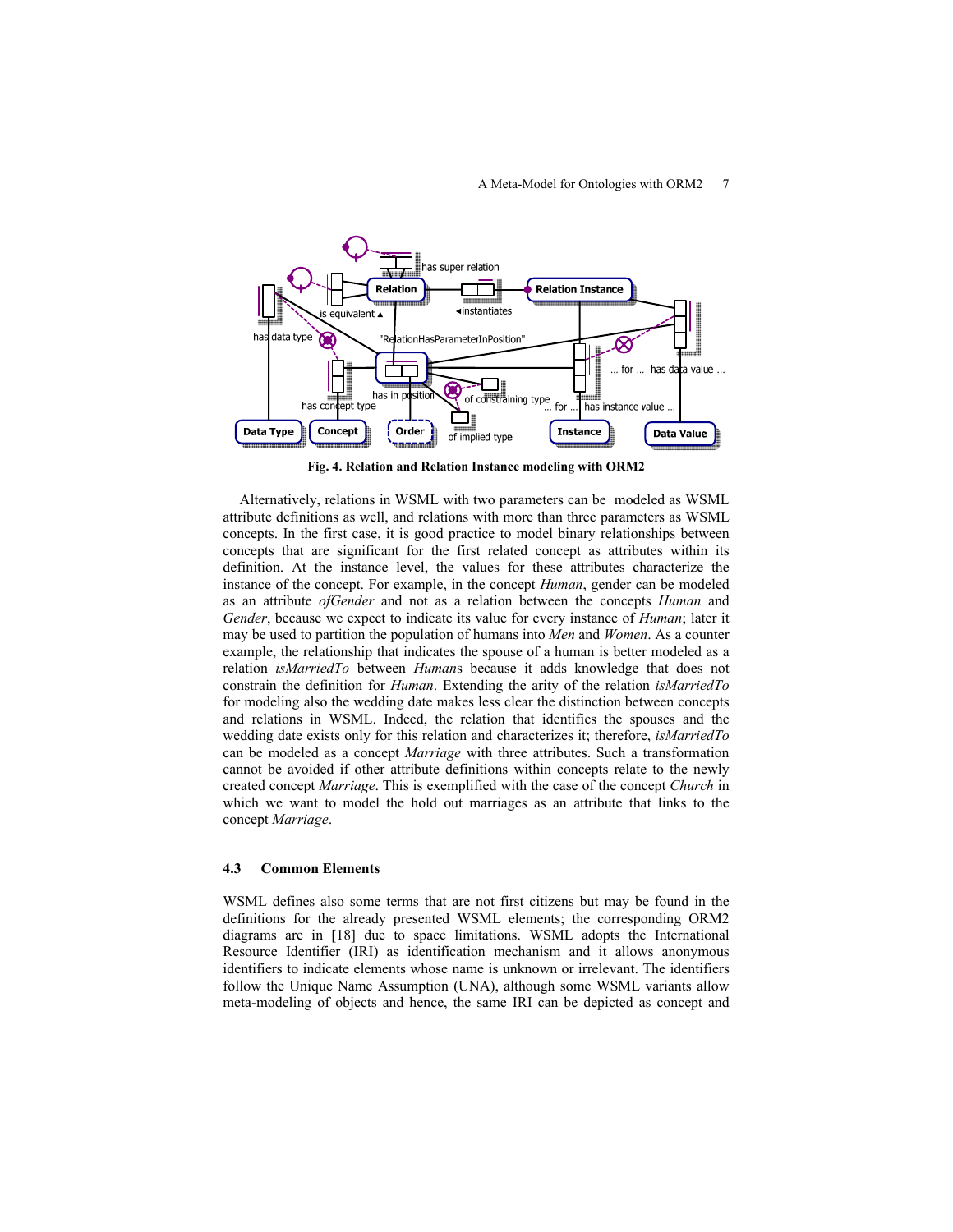instance at the same time. Data types are defined parameterized and are also identified by IRIs. Data values are allowed as values for attributes and parameters. Finally, meta-data may be attached to some of the elements in an ontology specification.

## **5 Evaluation of the ORM model**

We identify two orthogonal dimensions in the evaluation of the produced meta-model for ontologies with ORM2, which are driven by the initial goals that motivated our work. First, we evaluate its capability to model WSML and therefore ORM2's expressivity for being able to represent an ontology language, and, second, its utility within applications for the development of ontologies and of systems that use them.

Beyond the modeling of concepts and relations, also axioms, which are usually depicted textually or formulated in languages like first order logic and description logic, can be easily modeled with ORM2 and its graphical elements. The WSML axioms depicted in our ORM2 model are: inclusion and equality axioms used for creating hierarchy of concepts, relational properties expressing transitivity, symmetry, reflexivity, inverse relations, and cardinality constraints for restricting the number of related concepts reflecting the universal and existential quantifiers. The structure of the axioms is further refined with ORM2 because of the sophisticated features it provides. Ring constraints in Fig.3 and Fig. 4 indicate that inclusion and equality axioms cannot be reflexive, thereby avoiding unnecessary reasoning, and role constraints in Fig.3 between Concept and Data Type indicate that relationship properties characterize relations either between concepts or between data types, but not a concept and a data type. These constructs in ORM2 model part of the specification for an ontology language that cannot be depicted in other formalisms (i.e., ER), or can be represented only partially in UML class diagrams with the additional Object Constraint Language. The advantage of the explicit representation of the axioms is the easy manipulation of them from external tools that are unaware of their implementation language. Thus, the developer focuses on the knowledge she wants to add to the ontology without having to bother herself with the implementation syntax.

The conceptual model of the WSML language for ontologies can be used to augment the documentation provided by the WSML group and by tools for development of WSML ontologies. Regarding the former, it makes explicit the structure of WSML ontologies and resolves unambiguities that have arisen from the natural-language documentation as has been presented in Section 4. In addition, the formal ORM2 model adds clarity to the documentation because of both the graphical elements and the verbalization in pseudo-natural language [18]. ORM has been formalized in first order logic [9] and mapped into  $\mathcal{DLR}_{tid}$  [11]; therefore, the model's satisfiability can be checked on possible errors that may have been created during the modeling of the WSML specification. The representation of the ORM2 diagrams for the WSML specification in first order logic is in [19]. The semantics of the final model remain those given by the WSML group [5].

At the application level, the utility of the conceptual model is twofold. First, it may be used in ontology engineering as well as in ontology-based software development because of the similarities these two fields have. Ontology development tools can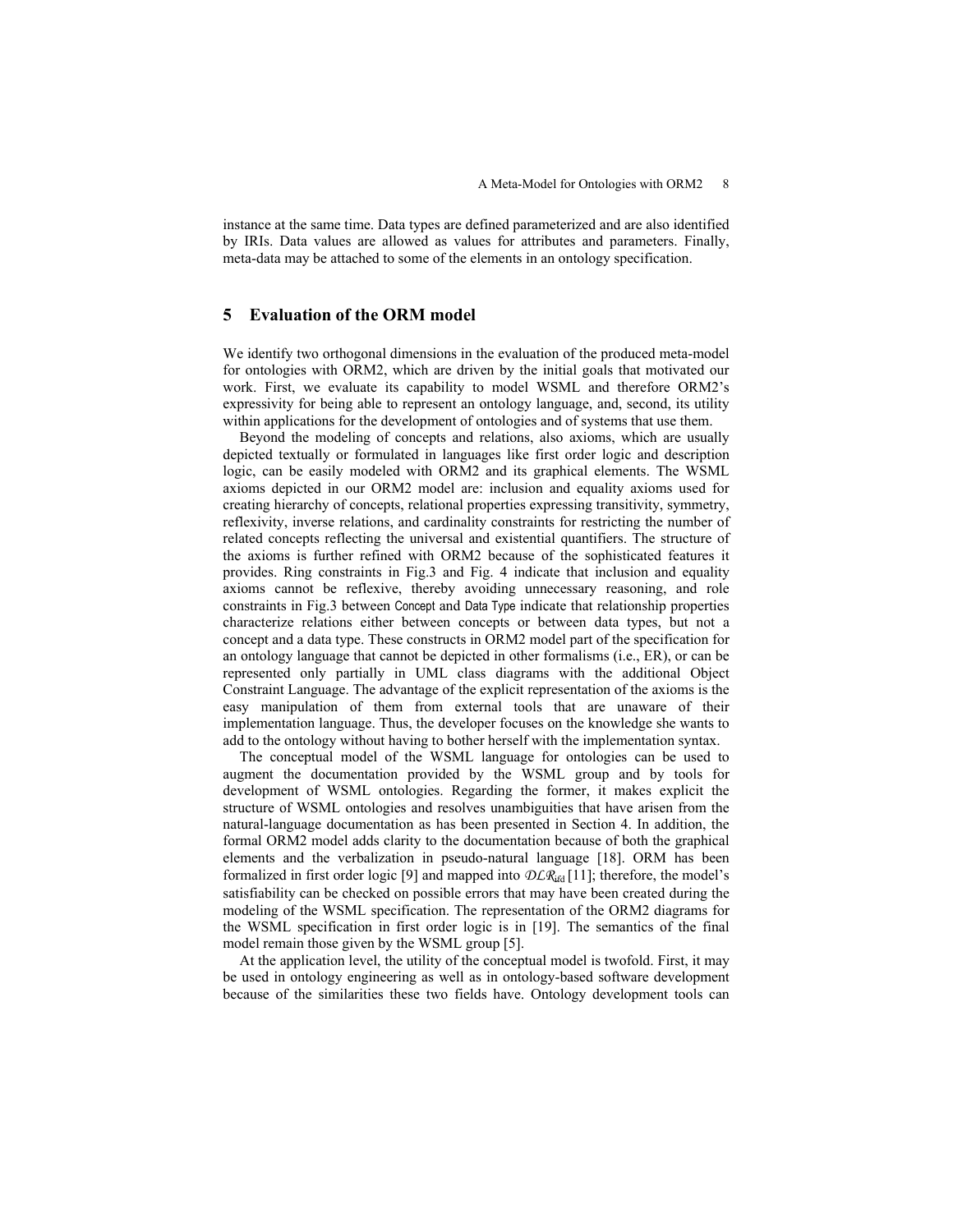implement the conceptual model presented here by incorporating, or taking as basis, the corresponding relational schema and corresponding DDL scripts for various RDBMSs as well as VB and C# [Halpin, pers. comm.] that are automatically generated with NORMA. An interesting application of the presented ORM2 model is in the implementation of ontology-driven information systems, because the explicit representation of the ontology scheme can be used at design time as well as at runtime. For instance, [17] exemplify the use of the ontology scheme depicted as instances of the appropriate entities in the WebML [20] model both for reasoning at the application level and for providing personalization of data published within Web applications. Second, the main requirement from ontology engineering is the ability to produce a knowledge-based description of the domain. The description must be complete--reflecting all the concepts in the domain and their phenomena--and should not be dependent on the implementation and storage language for ontologies. This raises the need to have a common meta-model for the existing ontology languages. The current conceptual model reflects the expressivity of WSML as ontology language, but it can be easily extended to model also components from other ontology languages such as OWL 1.1 [13]. Thanks to the stability of the fact-oriented modeling mechanism, one can have a smooth, non-disruptive evolution of the ORM model respecting changes in ontology languages, since adding new facts does not require changes of the existing elements. WSML ontologies can have various implementations, where the common model facilitates their exchange and reuse.

## **6 Conclusions and Future Work**

This paper presented a meta-model in ORM2 for representation of ontologies. In particular, we specified how the ORM2 components can be used to express ontological terms and to satisfy ontological modeling requirements that go beyond the modeling of concepts and relations between concepts. The expressivity of ORM2 facilitates the explicit representation of the Web Service Modeling Language family for ontology languages, and may be used to model ontologies independently of their implementation syntax. Such an approach abstracts the semantic knowledge about ontological constructs, axioms, and properties from their implementation in arbitrary formats. Hence, our main contributions consist of: (i) providing the software developer a *formal* WSML specification with the ORM2 conceptual model, which specifies the elements and constraints of the ontology language and its usage, and, (ii), a common conceptual model that can be shared by applications for development of both ontology development tools and ontology-enhanced information systems, and are thereby fully interoperable, At present, we are implementing the current metamodel in WebML [20], which is a high-level language for modeling data-intensive Web applications to create an infrastructure for an RDBMS-based repository for WSML ontologies. We commenced assessing the model for capturing other very expressive ontology languages, such as OWL1.1 [13]. Having such an enriched conceptual model increases its ability to describe a domain; thus, the model becomes powerful and more independent of any standard and new ontology languages. Once a common meta-model for ontologies with ORM2 is established, we will provide